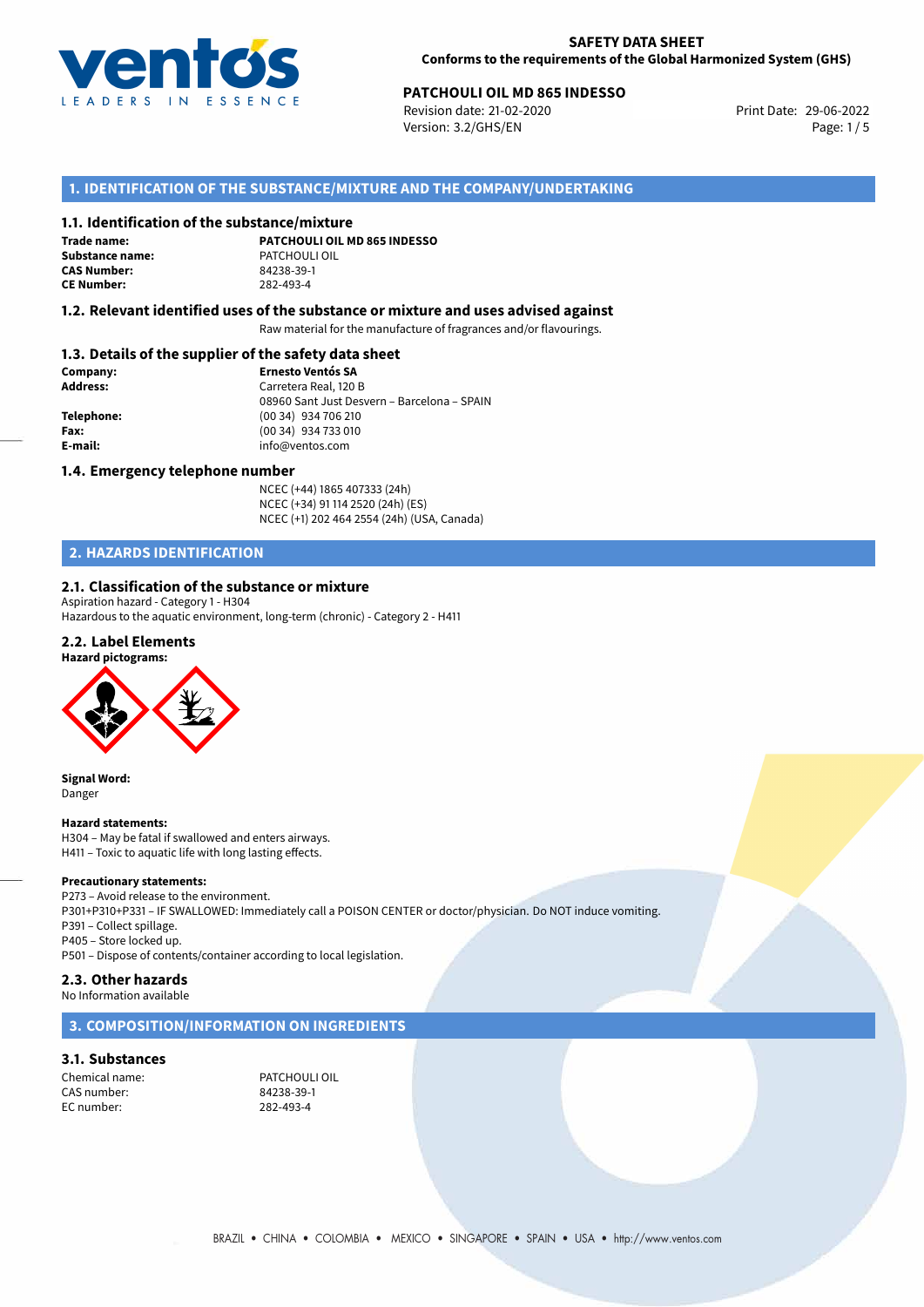

# **PATCHOULI OIL MD 865 INDESSO**<br>
Revision date: 21-02-2020<br>
Print Date: 29-06-2022

Revision date: 21-02-2020 Version: 3.2/GHS/EN Page: 2 / 5

#### **Hazardous constituents:**

| Aspiration hazard - Category 1 - H304<br>84238-39-1<br>$\geq$ 50<br>I PATCHOULI OIL | <b>Chemical Name</b> | % (w/w) | CAS No<br><b>EC No</b> | <b>Classification according to GHS</b>                                        |  |
|-------------------------------------------------------------------------------------|----------------------|---------|------------------------|-------------------------------------------------------------------------------|--|
|                                                                                     |                      |         | 282-493-4              | Hazardous to the aquatic environment, long-term (chronic) - Category 2 - H411 |  |

[See the full text of the hazard statements in section 16.](#page-4-0)

#### **3.2. Mixtures**

Not applicable.

# **4. FIRST-AID MEASURES**

#### **4.1. Description of necessary first aid measures**

| Ingestion:    | Rinse mouth with water.<br>Obtain medical advice.<br>Keep at rest. Do not induce vomiting.                                                           |
|---------------|------------------------------------------------------------------------------------------------------------------------------------------------------|
| Eye contact:  | In case of contact with eyes, rinse immediately with plenty of water for at least 15 minutes and seek medical advice.                                |
| Inhalation:   | Remove person to fresh air and keep at rest.<br>Seek immediate medical advice.                                                                       |
| Skin contact: | Take off immediately all contaminated clothing.<br>Thoroughly wash affected skin with soap and water.<br>Seek medical attention if symptoms persist. |

# **4.2. Most important symptoms and effects, both acute and delayed**

No information available.

#### **4.3. Indication of any immediate medical attention and special treatment needed** No information available.

# **5. FIRE-FIGHTING MEASURES**

#### **5.1. Extinguishing Media**

Water spray, carbon dioxide, dry chemical powder or appropriate foam. For safety reasons do not use full water jet.

#### **5.2. Special hazards arising from the substance or mixture**

Known or Anticipated Hazardous Products of Combustion: Emits toxic fumes under fire conditions.

#### **5.3. Advice for firefighters**

High temperatures can lead to high pressures inside closed containers. Avoid inhalation of vapors that are created. Use appropriate respiratory protection. Do not allow spillage of fire to be poured into drains or watercourses. Wear self-contained breathing apparatus and protective clothing.

#### **6. ACCIDENTAL RELEASE MEASURES**

#### **6.1. Personal precautions, protective equipment and emergency procedures**

Evacuate surronding areas. Ensure adequate ventilation. Keep unnecessary and unprotected personnel from entering. Do not breathe vapor/spray. Avoid contact with skin and eyes. Information regarding personal protective measures: see section 8.

#### **6.2. Environmental precautions**

To avoid possible contamination of the environment, do not discharge into any drains, surface waters or groundwaters.

#### **6.3. Methods and materials for containment and cleaning up**

Cover with an inert, inorganic, non-combustible absorbent material (e.g. dry-lime, sand, soda ash). Place in covered containers using non-sparking tools and transport outdoors. Avoid open flames or sources of ignition (e.g. pilot lights on gas hot water heater). Ventilate area and wash spill site after material pickup is complete.

#### **6.4. Reference to other sections**

Information regarding exposure controls, personal protection and disposal considerations can be found in sections 8 and 13.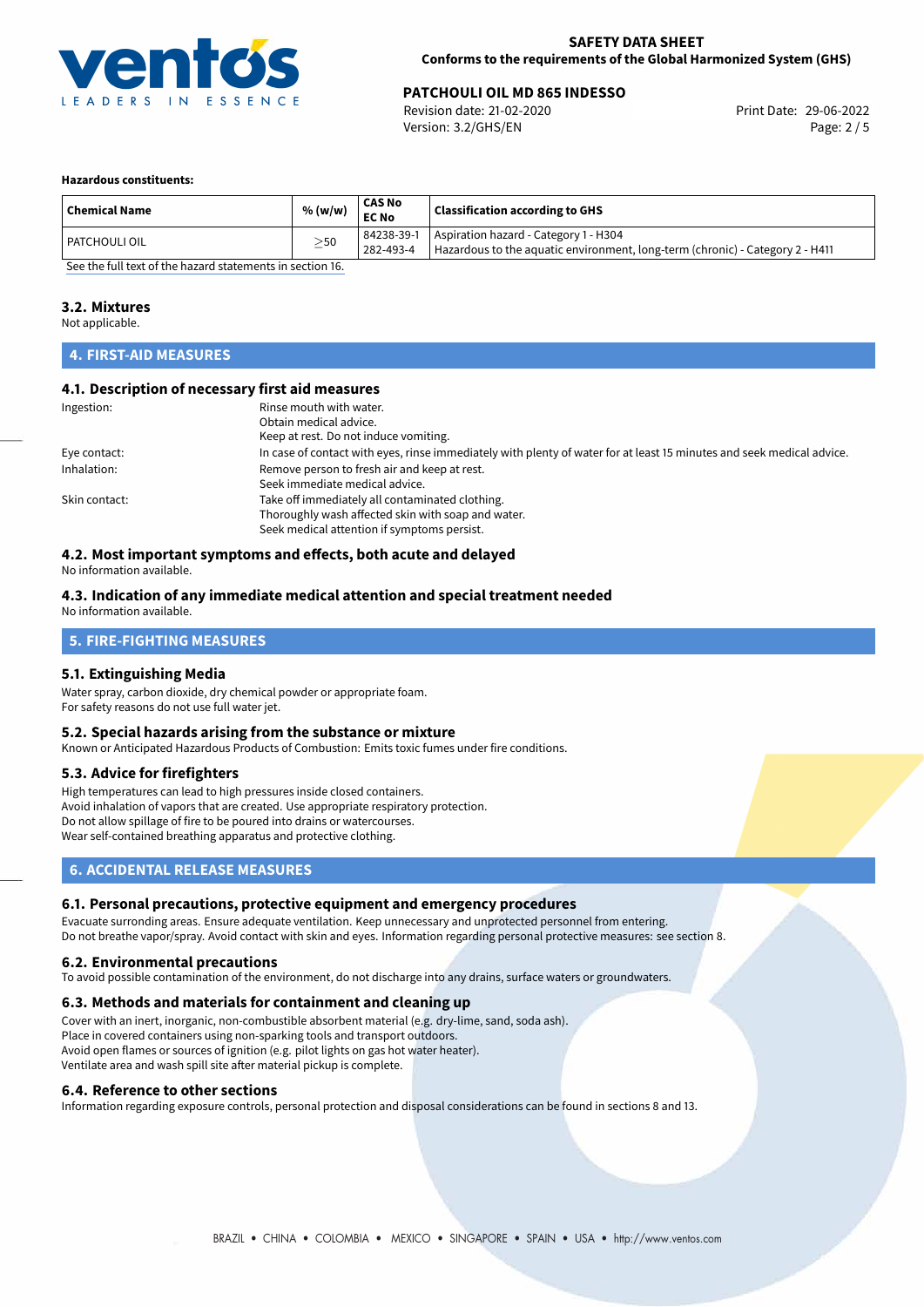

#### **SAFETY DATA SHEET Conforms to the requirements of the Global Harmonized System (GHS)**

# **PATCHOULI OIL MD 865 INDESSO**<br>
Revision date: 21-02-2020<br>
Print Date: 29-06-2022

Revision date: 21-02-2020 Version: 3.2/GHS/EN Page: 3 / 5

# **7. HANDLING AND STORAGE**

#### **7.1. Precautions for safe handling**

Do not store or handle this material near food or drinking water. Do not smoke. Avoid contact with the eyes, skin and clothing. Wear protective clothing and use glasses. Observe the rules of safety and hygiene at work. Keep in the original container or an alternative made from a compatible material.

# **7.2. Conditions for safe storage, including any incompatibilities**

Store in tightly closed and preferably full containers in a cool, dry and ventilated area, protected from light. Keep away from sources of ignition (e.g. hot surfaces, sparks, flame and static discharges). Keep away from incompatible materials (see section 10).

#### **7.3. Specific end use(s)**

No information available.

**8. EXPOSURE CONTROLS AND PERSONAL PROTECTION**

#### **8.1. Control parameters**

Components with occupational exposure limits: None known.

#### **8.2. Exposure controls**

Measures should be taken to prevent materials from being splashed into the body. Provide adequate ventilation, according to the conditions of use. Use a mechanical exhaust if required.

#### **8.3. Individual protection measures, such as personal protective equipment**

| Eye/Face protection:             | Chemical safety goggles are recommended. Wash contaminated goggles before reuse.                                                            |  |  |  |
|----------------------------------|---------------------------------------------------------------------------------------------------------------------------------------------|--|--|--|
| Hand Protection:                 | Chemical-resistant gloves are recommended. Wash contaminated gloves before reuse.                                                           |  |  |  |
| Body protection:                 | Personal protective equipment for the body should be selected based on the task being performed and the risks<br>involved.                  |  |  |  |
| Respiratory Protection:          | In case of insufficient ventilation, use suitable respiratory equipment.                                                                    |  |  |  |
| Environmental exposure controls: | Emissions from ventilation or process equipment should be checked to ensure they comply with environmental<br>protection legislation.       |  |  |  |
|                                  | In some cases, filters or engineering modifications to the process equipment will be necessary to reduce emissions to<br>acceptable levels. |  |  |  |
|                                  |                                                                                                                                             |  |  |  |

# **9. PHYSICAL AND CHEMICAL PROPERTIES**

#### **9.1. Information on basic physical and chemical properties**

| Appearance:                            | Liquid                      |
|----------------------------------------|-----------------------------|
| Colour:                                | Conforms to standard        |
| Odour:                                 | Conforms to standard        |
| Odour theshold:                        | Not determined              |
| pH:                                    | Not determined              |
| Melting point/freezing point:          | Not determined              |
| Boling point/boiling range (°C):       | Not determined              |
| Flash point:                           | $101^{\circ}$ C             |
| Evaporation rate:                      | Not determined              |
| Flammability:                          | Not determined              |
| Lower flammability/Explosive limit:    | Not determined              |
| Upper flammability/Explosive limit:    | Not determined              |
| Vapour pressure:                       | Not determined              |
| Vapour Density:                        | Not determined              |
| Density:                               | $0,944 - 0,964$ g/mL (20°C) |
| Relative density:                      | $0,944 - 0,964$ (20°C)      |
| Water solubility:                      | <b>INSOLUBLE IN WATER</b>   |
| Solubility in other solvents:          | <b>SOLUBLE IN ETHANOL</b>   |
| Partition coefficient n-octanol/water: | Not determined              |
| Auto-ignition temperature:             | Not determined              |
| Decomposition temperature:             | Not determined              |
| Viscosity, dynamic:                    | Not determined              |
| Viscosity, kinematic:                  | Not determined              |
| Explosive properties:                  | Not determined              |
| Oxidising properties:                  | Not determined              |
|                                        |                             |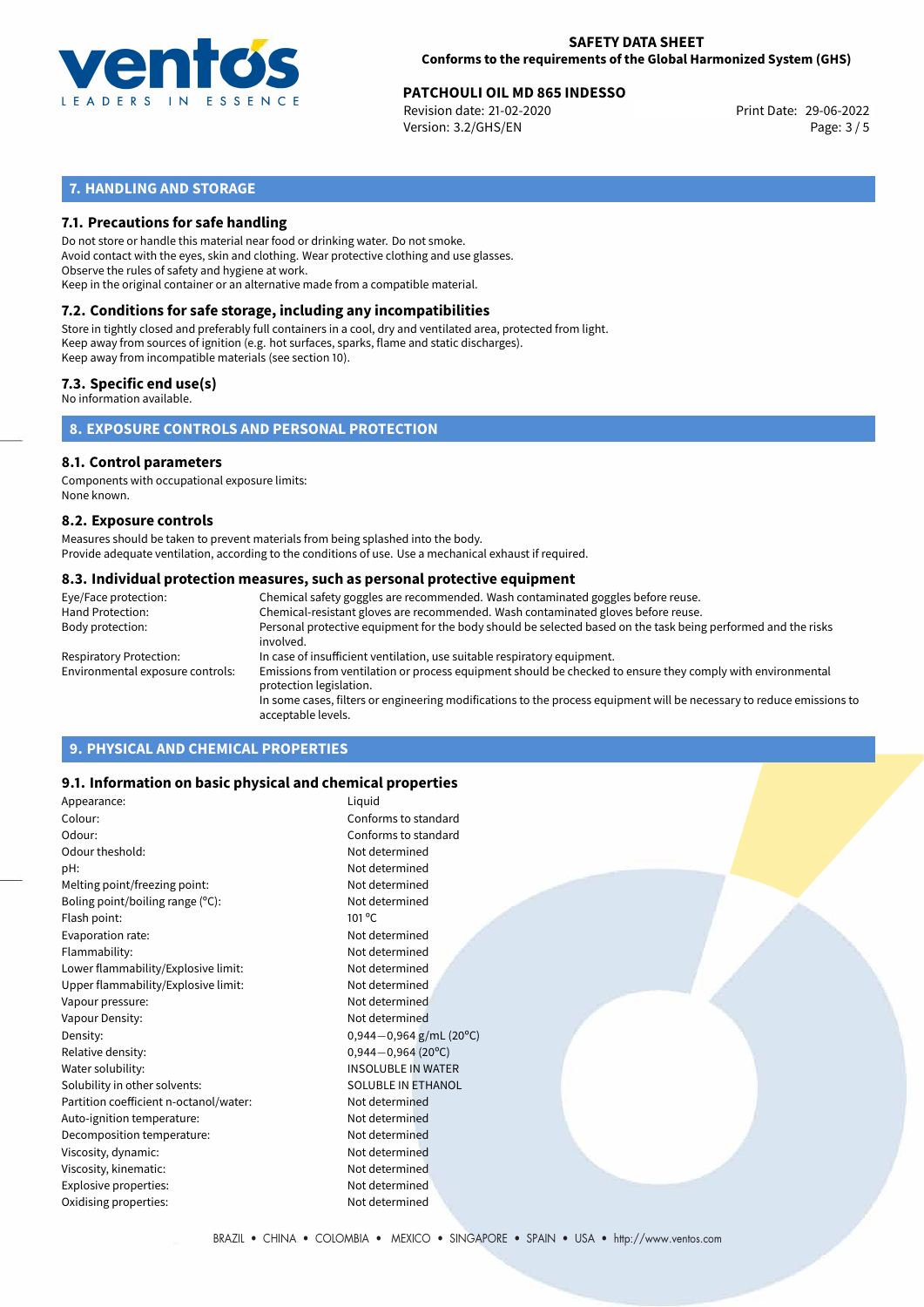

#### **SAFETY DATA SHEET Conforms to the requirements of the Global Harmonized System (GHS)**

# **PATCHOULI OIL MD 865 INDESSO**<br>
Revision date: 21-02-2020<br>
Print Date: 29-06-2022

Revision date: 21-02-2020 Version: 3.2/GHS/EN Page: 4 / 5

# **10. STABILITY AND REACTIVITY**

#### **10.1. Reactivity**

No hazardous reactions if stored and handled as prescribed/indicated.

#### **10.2. Chemical stability**

The product is stable if stored and handled as prescribed/indicated.

#### **10.3. Possibility of hazardous reactions**

No hazardous reactions if stored and handled as prescribed/indicated.

#### **10.4. Conditions to Avoid**

Conditions to Avoid: Excessive heat, flame or other ignition sources.

#### **10.5. Incompatible materials**

Avoid contact with strong acids and bases and oxidizing agents.

#### **10.6. Hazardous decomposition products**

During combustion may form carbon monoxide and unidentified organic compounds.

### **11. TOXICOLOGICAL INFORMATION**

| <b>Acute toxicity</b>             | Based on the data available, the criteria for classification are not met. |
|-----------------------------------|---------------------------------------------------------------------------|
| <b>Skin corrosion/irritation</b>  | Based on the data available, the criteria for classification are not met. |
| Serious eye damage/irritation     | Based on the data available, the criteria for classification are not met. |
| Respiratory or skin sensitisation | Based on the data available, the criteria for classification are not met. |
| <b>Germ cell mutagenicity</b>     | Based on the data available, the criteria for classification are not met. |
| Carcinogenicity                   | Based on the data available, the criteria for classification are not met. |
| <b>Reproductive toxicity</b>      | Based on the data available, the criteria for classification are not met. |
| <b>STOT-single exposure</b>       | Based on the data available, the criteria for classification are not met. |
| <b>STOT-repeated exposure</b>     | Based on the data available, the criteria for classification are not met. |
| <b>Aspiration hazard</b>          | May be fatal if swallowed and enters airways.                             |

#### **12. ECOLOGICAL INFORMATION**

#### **12.1. Toxicity**

**Assessment:** Toxic to aquatic life with long lasting effects. **Experimental/calculated data:** No information available.

#### **12.2. Degradability**

No information available.

#### **12.3. Bioaccumulative potential** No information available.

**12.4. Soil mobility** No information available.

#### **12.5. Other adverse effects**

See also sections 6, 7, 13 and 15 Do not allow to get into waste water or waterways.

### **13. DISPOSAL CONSIDERATIONS**

#### **13.1. Waste treatment methods**

Dispose of in accordance with national and local environmental regulations.